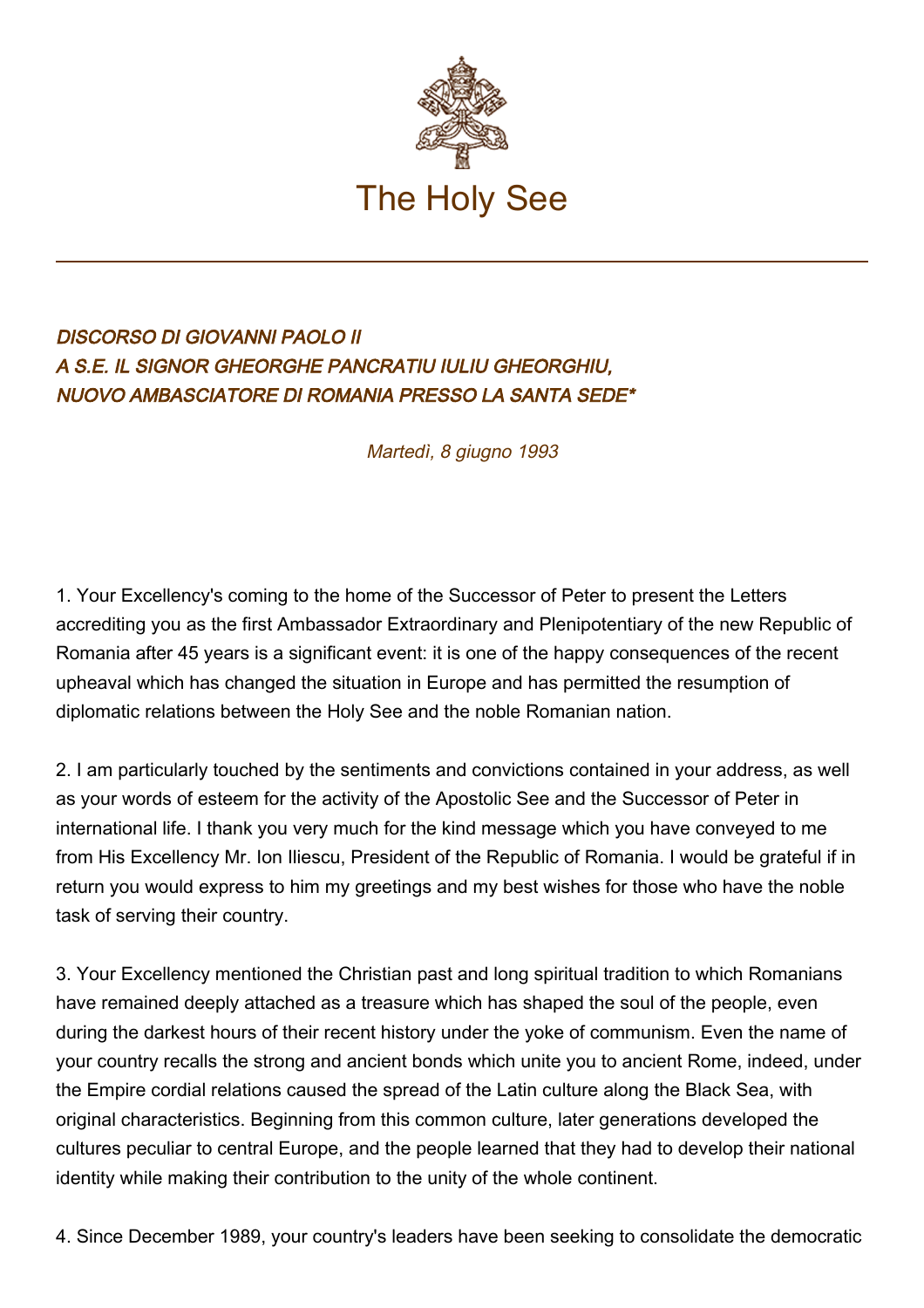structures of the State. The international community realizes that this new beginning cannot be achieved without the support of other countries and their economic assistance. Far from turning in on itself, your government, seeking to strengthen the nation, wants Romania to participate actively in Europe. It is now at the level of the continent, with a view to the whole of the planet, that political, economic and social relations must be envisaged. The wealthier nations must be in solidarity with those which are gradually casting aside the structures of oppressive governments. It is indeed in mutual relations that each country can find its proper place in the concert of nations.

5. Supported in their legitimate aspirations by the fundamental values of peace, respect for the dignity of the human person and for the dignity of peoples, individuals and human groups work together to build their homeland. Dialogue between groups in Romania having different cultures and different customs should allow each citizen to participate in the national life, to play his responsible role in the common home, in the new era which has now begun. This path of dialogue, upon which the Holy See places special importance, is the only one that respects the individual, peoples and ethnic minorities.

6. You have seen fit to make reference, Mr. Ambassador, to the new dispositions adopted in your country in regard to religious freedom and reparation for the injustices committed since 1949; the Holy See appreciates the gestures which have been made by your government. It hopes that the unresolved problems will find a satisfactory solution, fruit of persevering and constructive dialogue between the parties concerned.

The majority of the Christians in Romania belong to the Romanian Orthodox Church. Although they are of different nationalities, notably Hungarian, Catholics - both those of the Romanian Byzantine rite and the Latin Rite - want to participate actively, as they did in the past, in the life of society, in developing health care, in teaching the young, the future of the nation, with the kind recognition of the authorities. The vocation of the Catholic Church, which is to proclaim the Gospel, is expressed especially through charitable activity. Catholics want to promote fraternal relations with their fellow citizens regardless of their origin or religious creed, with a view to cordial understanding among all, which is so necessary for democratic life. I take this opportunity to address, through you, my warmest greetings to all the faithful of the Catholic Church present in your country.

7. As you begin your mission as Ambassador of the Republic of Romania to the Holy See, I offer you my best wishes. Since you have been in Rome, you have been able to discover the riches of the Eternal City, which are strikingly similar in particular to the frescoes recently discovered in the suburbs of Constanta. For their part, our diplomatic relations, which have now been fully restored, are the sign of the profound, trusting bonds that go beyond the vicissitudes of history.

Be assured, Mr. Ambassador, that you will always find among my collaborators the attentive kindness and cordial understanding which you may need for the successful outcome of your